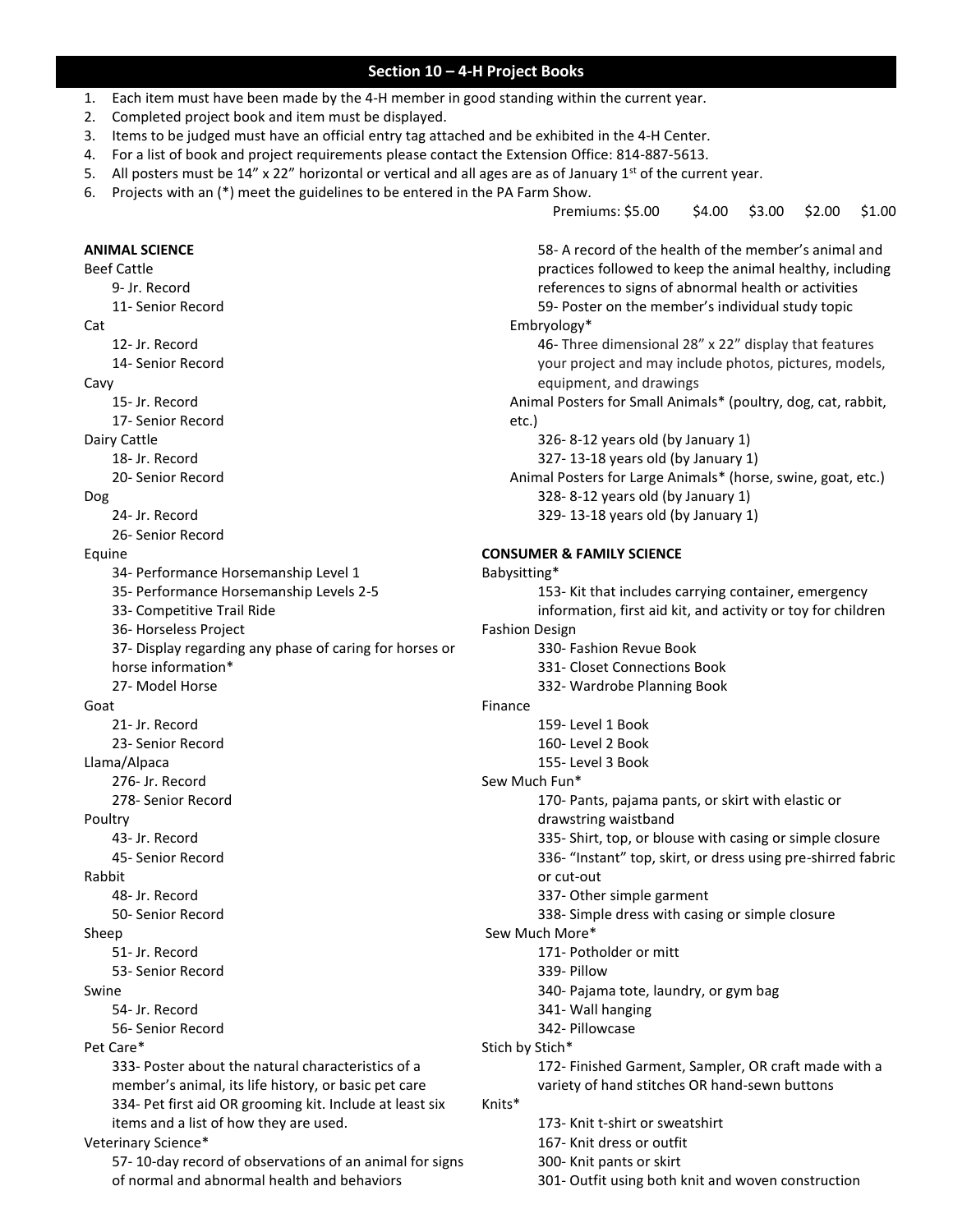### **Section 10 – 4-H Project Books**

Coordinates\* 174- Simple top, vest, or poncho AND skirt or slacks 175- Simple dress, jumper, or shift 176- Other simple coordinate garment Accessories\* 343- A grouping of three different sewn non-garment accessories (Paired items count as one) Crocheting\* 344- One (1) crocheted article (paired items count as one) 345- One (1) crocheted garment Weaving\* 346- A garment made from fabric created on a loom 347- Cloth or textile made on a loom of some type with a photo of loom attached 348- A homemade loom OR a poster showing photos of homemade loom, how to use loom, or equipment used in weaving Sewing for Other Projects and Other People\* 177- Garment for another person with photo of person wearing garment 178- Toy, blanket, kite, OR other item made in this Project Design\* 179- A purchased garment or textile with applied design (ex. stenciling, tie-dye, applique', etc.) 349- Recycled or remade garment with "before" photo Separates\* 350- Two (or more) piece non-tailored outfit 351- Dress, two-piece dress, or jumper 352- Coat or jacket-not tailored Formal Wear\* 353- One (1) special occasion garment or party dress Tailoring\* 354- One (1) tailored item, jacket, ensemble, etc. Quilt Quest: Beginner\* 190- Quilt block, Hand or machine pieced (unfinished) 355- Table runner, placemat, small quilt, or other item, hand quilted 356- Table runner, placemat, small quilt, or other item, machine quilted 357- Table runner, placemat, small quilt, or other item, Tied Quilt Quest: Intermediate\* 358- Quilt, Pieced, applique' OR other technique, any size, hand-quilted 359- Quilt, Pieced, applique' OR other technique, any size, machine quilted 360- Quilt, Pieced, applique' OR other technique, any size, tied 361- Wall hanging or other small item, pieced, applique' OR other technique, hand quilted 362- Wall hanging or other small item, pieced, applique' OR other technique, machine quilted 363- Wall hanging or other small item, pieced, applique' OR other technique, tied Quilt Quest: Advanced\* 365- Quilt or other item with one or more advanced techniques, hand quilted – less than 200" perimeter 366- Quilt or other item with one or more advanced techniques, machine quilted – less than 200" perimeter 367- Quilt or other item with one or more advanced techniques, hand quilted – greater than 200" perimeter 368- Quilt or other item with one or more advanced techniques, machine quilted, greater than 200" perimeter Quilt Quest: Community\* 369- Quilt made by members of a 4-H club **ENVIRONMENTAL SCIENCES & SHOOTING SPORTS** Entomology\* 125- Display of 25-49 insects representing 5 insect Orders 126- Display of 50-69 insects representing seven insect Orders 127- Display of 70-89 insects representing nine insect Orders 128- Display of 90 or more insects representing ten insect orders 132- Unique collection of a specific insect group. Must be labeled to identify the insect type. 133- A poster with pictures can be submitted in the place of the display Environmental Science 134- Poster on project activity 151- Diorama Water Conservation 129- Poster on a project activity Fishing\* 130- Display of three (3) types of tackle and five types of bait labeled (artificial bait or drawings only) 131- Poster of pictures of four (4) species of fish caught in Pennsylvania with label and description. At least one photo must include you Forestry\* 109- Album of "Adopt-a-Tree" activities 110- Exhibit the "Tree Touch Box" 112- Display collection representing six different tree Species Maple Syrup\* 287- Poster showing how sap is obtained and how syrup is made Orienteering 249- Poster about a completed project activity Outdoor Adventures\* 60- Poster that includes a narrative story about one hiking, camping, or backpacking experience and new skills used. Includes 3 pictures Shooting Sports\* 291- Poster on any phase of safety presented in the Project Wildlife\* 119- Poster of the five (5) different animal groups 120- Birdhouse made from milk cartons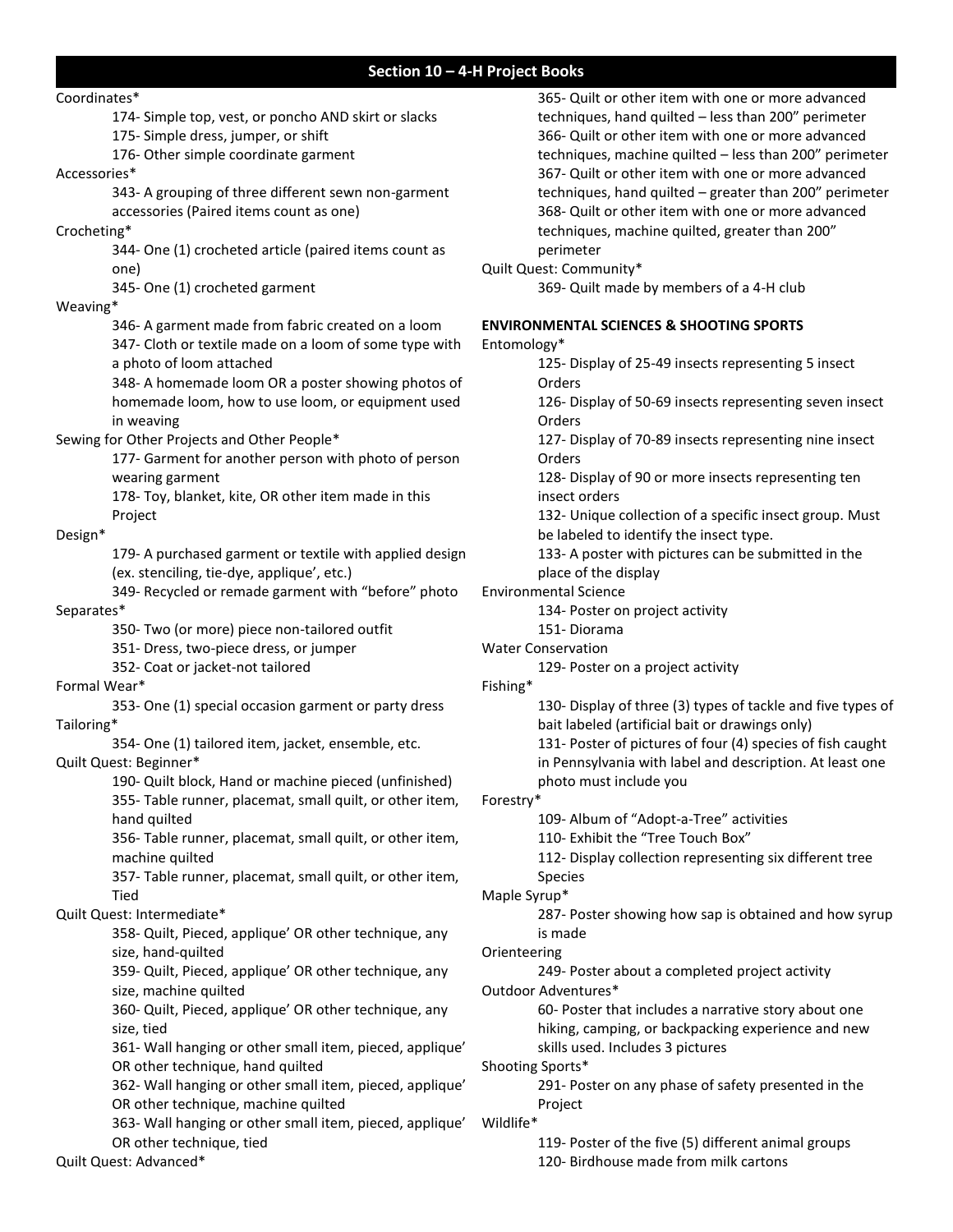121- Display of three (3) animal track casts 122- Poster of a map describing different types of cover for animals 123- Poster describing animal signs that can be found in winter 124- Completed nature journal based on the suggested activities in the Wildlife Ecologist/Manager project **EXPRESSIVE ARTS** Portfolio Pathways\* 370- Painting (One matted or framed print) 371- Printing (One matted or framed print) 372- Graphic Design (One design made on computer) Sketchbook Crossroads\* 298- Drawing (One matted drawing) 299- Sculpture Fiber Art\* 180- Skein of yarn, member 8-12 years old 181- Skein of yarn, member 13-18 years old 182- Off loom weaving, member 8-12 years old 183- Off loom weaving, member 13-18 years old 184- Tie-dye, member 8-12 years old 185- Tie-dye, member 13-18 years old 186- Fleece blanket, member 8-12 years old 187- Fleece blanket, member 13-18 years old 188- Other (not knitting, crochet, or loom weaving), member 8-12 years old 189- Other (not knitting, crochet, or loom weaving), member 13-18 years old Photography Basics\* 233- Five (5) photos with improvements listed 234- One (1) reflection photo 235- One (1) dramatic photo 373- Three (3) photo journal pages from project book Next Level Photography\* 374- Three (3) pictures of the same objects, shot with different apertures 375- One (1) silhouette photo 376- Three (3) to five (5) photos of an object at different viewpoints 377- Three (3) photo journal pages from project book Mastering Photography\* 378- One (1) wide-angle photo 379- One (1) panoramic photo 380- One (1) still-life photo 381- Three (3) photo journal pages from project book 382- One (1) photo that does not fit into another category Theatre Arts\* 236- Puppet or Puppets made in project 237- Poster showing stage design, make-up, or other part of the project 238- Costume Other Craft 383- One (1) handmade craft item **FOODS AND NUTRITION** Cooking 101\* 302- Three (3) granola bars Cooking 201\* grain Cooking 301\* machine kitchen equipment Cooking 401\* of baked pastry frosting or icing fruit selection Global Gourmet\* Breads around the World

303- One coffee cake or a one-layer quick mix cake 305- Two (2) brownies 306- Three (3) peanut butter cookies 307- Poster on one of the following topics: MyPlate, sugar in soft drinks, microwave safety, setting the table, or salad preparation (14" X 22") 308- One (1) any size loaf or one of the following variations of a basic quick bread in the project book: apple, banana, carrot-orange, orange-nut, or whole 309- Three (3) cheese muffins without bacon 313- Two (2) biscuits 314- One 9" X 9" or 8" X 8" banana snack cake 315- One 8" X 8" funny cake or wacky cake 316- Four (4) snickerdoodle cookies 317- Poster on one of the following topics: meal planning, buying fruits and vegetables, cooking with ground beef, or reading a food label (14" X 22") 318- Three (3) of one type of shaped roll using a basic dinner roll or whole wheat roll recipe 319- Two (2) soft pretzels 320- One (1) loaf of basic yeast bread (white or other variety) or white batter bread 321- One (1) round (or square) of cinnamon rolls (8- or 9-inch round or square pan with icing) 211- One (1) loaf (any type) of bread made in a bread 218- One (1) layer of one of the following unfrosted cake: white, chocolate, oatmeal, or carrot 210- Poster on one of the following topics: slow cooking, yeast breads, types of grains, making butter, or 384- One (1) loaf of one of the following: German dark rye, French bread, OR other yeast bread 385- Four (4) pieces of one type of candy: peanut or cashew brittle, microwave peanut or pecan brittle caramels, marshmallow fudge or toffee 386- One (1) pastry tart (without filling) or four (4) strips 387- One (1) angel food cake, any flavor, without 388- Poster on one of the following topics: cooking with a double boiler, cooking beans and peas, stir-frying, OR 389- A dessert cake or bread from another country or culture (indicate country or culture and provide recipe) 390- Poster giving information about foods from a country or culture outside of the U.S. 391- One (1) loaf or round bread made from a recipe that originates outside the U.S. (attach recipe)

392- Three (3) of the same type of bread product that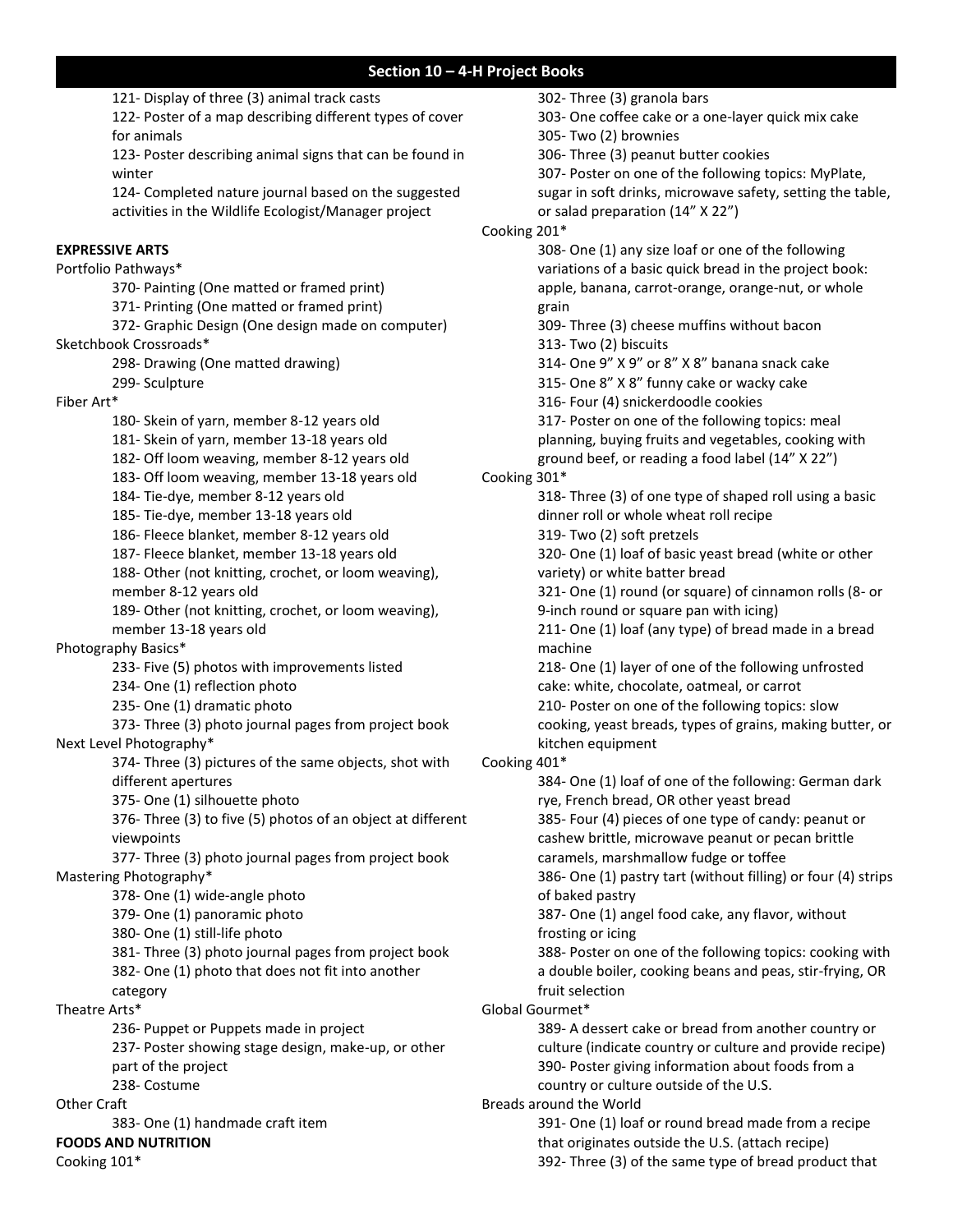originate from another country or culture. (Indicate country/culture and attached recipe) 393- Poster on a specific bread with information about the country or culture the bread represents. Include a recipe or recipes on poster Grill Master\* 310- Foil pouch made as illustrated in project book 394- Poster providing plan for grilling off-site 395- Charcoal grill made by member Beyond the Grill\* 304- Poster on one of the following topics: how to pack a cooler OR outdoor food safety 396- Notebook or collection of 5-10 recipes you have prepared in your project, include at least one Dutch oven recipe. 397- Poster with outdoor party preparation timeline Science Fun with Kitchen Chemistry\* 311- Poster on one of the food experiments in the project book. Include observations and results Cake Decorating 398- Decorated cookie (1) 399- Sugar mold decoration (1) 400- Decorated single layer sheet cake or round (use real cake not a form) 401- Decorated stacked or tiered cake (use real cake that can be sliced) 402- Poster sharing a technique or skill learned in you Project Candy Making Book 403- Candy with recipe Make it with Mixes Book 404- Product from book with recipe Colonial Foods Book 405- Product from book with recipe Microwave Magic 406- Product from book with recipe Snack Attack 312- Product from book with recipe Food Preservation\* 407- A collection of 3-4 dried fruit and vegetable leathers 408- A label for a product preserved by freezing 409- Three (3) labeled jars of different canned jams and jellies. 410- One (1) labeled jar of a canned vegetable using the pressure canning process. **HEALTH** First Aid\* 161- First-Aid kit for home or car (do not include actual medications) Staying Healthy\* 258- Poster on topic learned during the project year or chart showing progress toward a health-related goal Keeping Fit\* **LEADERSHIP/PERSONAL DEVELOPMENT** 

259- Poster on topic learned during the project year or chart showing progress toward a health-related goal

Club Officers 98- President Book 99- Vice-President Book 100- Secretary Book 101- Treasurer Book Leadership 94- Grade 3-5 Workbook 95- Grade 6-8 Journal 96- Grade 9-12 Portfolio Communications 272- Poster related to project content Collectibles\* 273- One (1) collection made during the project Self-Determined\* 274- Project made during the year that does not have a previous category. Must complete a self-determined book to accompany the project 275- Miscellaneous project that does not fit in previous categories made during the year **PLANT SCIENCE** Vegetable Gardening\* 142- Four (4) of the same type of vegetable on a plate 293- Collection of 3-5 vegetables on a paper plate 147- A pot (10" maximum) of an herb you grew 148- Poster of a topic related to your garden project 149- Garden and calendar plan showing the vegetables used in your garden and photographs 150**-** Poster showing completed experiment from project, indicating the process and results Meet the Plants\* 140- Plant propagated with a 5" x 7" card describing the steps used in propagation Landscape Gardening\* 141- A landscape plot plan for the site you landscaped with before and after photographs Strawberries\* 144- One (1) plant in soil 145- One (1) quart berries Indoor Gardening\*

143- Display a flowering plant with 5" X 7" card listing common name and scientific/botanical name 294- Completed experiment from the project book with a 5" X 7" card describing the process and results

# **SCIENCE, TECHNOLOGY, ENGINEERING, & MATH**

Aerospace\*

69- One (1) handmade kite (box, diamond, delta, etc.) 70- Poster of an aircraft or spacecraft control panel with Labels

#### Computer Science\*

71- Four (4) greeting cards representing a special Occasion

72- T-Shirt, Animation, Magazine, OR Special Effects Photograph

411- Multi-Media Presentation, Website, Color